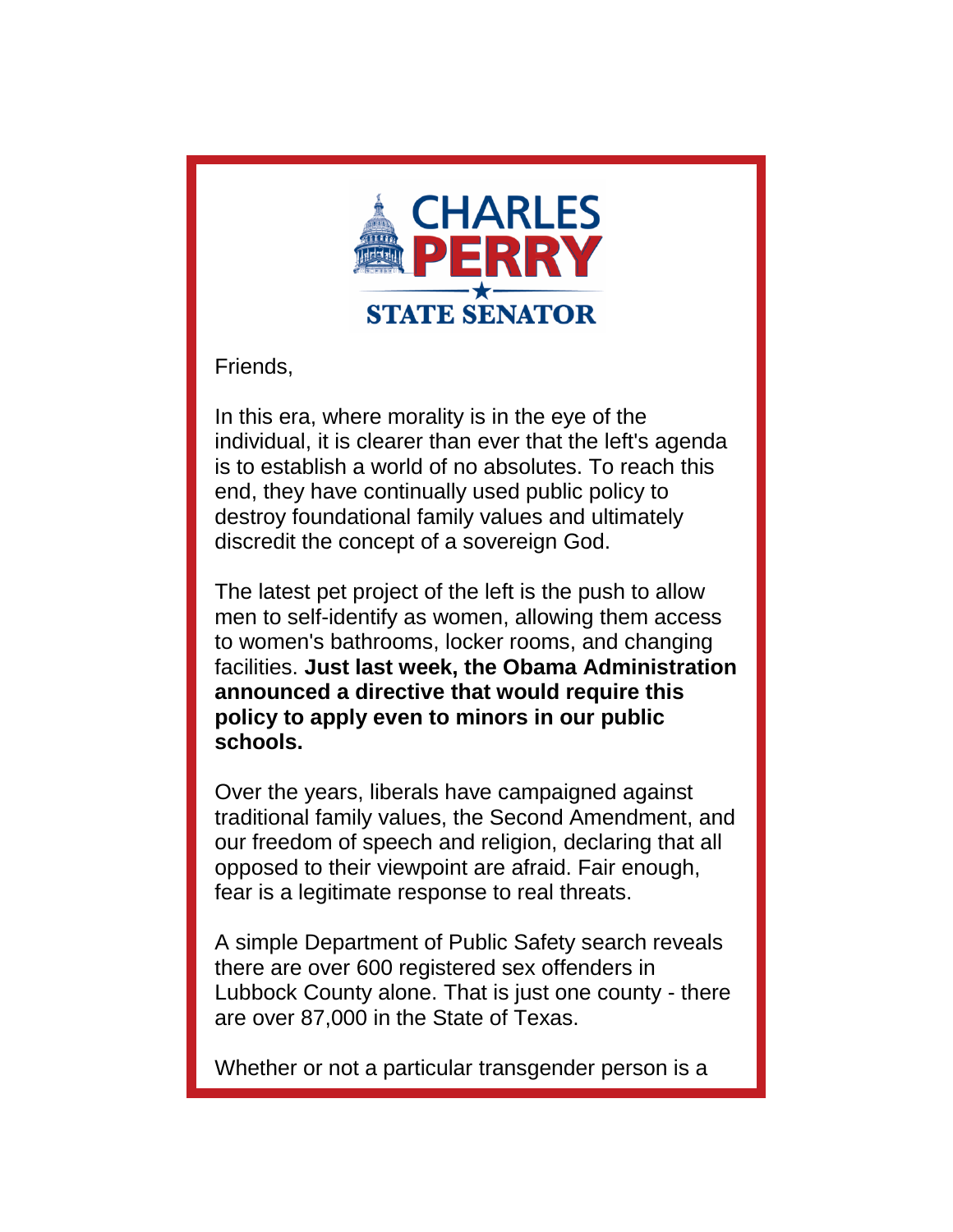sex offender does not change the fact that this policy will give bad actors easy and unfettered access to women's restrooms. It is estimated that nationally 293,000 women are victims of rape each year. Why should government condone increasing these numbers by allowing men in women's restrooms and locker rooms? A reasonable fear of public safety exists, and it only takes one incident to ruin a life.

Regardless of their religious affiliation, most people believe in a basic code of decency. To expose the innocence of a child's mind and heart to this in our public schools is an outrage, and as adults we have an obligation to protect them. Children should not be exposed to indecency and lose their innocence because of a lack of discretion.

The continuation of a coercive federal government that blurs the lines between legislative, judiciary and executive powers is the death of federalism. The president's latest directive, blackmailing our public schools to comply with his transgender agenda or face losing federal funding, is just the latest example. This dictate is dangerous on so many levels, and it serves as a crystal clear indicator that the federal government has no boundaries. This president has no concept of his role in our republic form of government.

This agenda will cost the State millions of taxpayer dollars between the accommodation and litigation costs expected to occur. As fearful parents seek alternatives to public education, it will also likely impact our local schools by lowering per-pupil funding.

As a Christian I believe there is an absolute and unchanging standard of truth that all are called to live